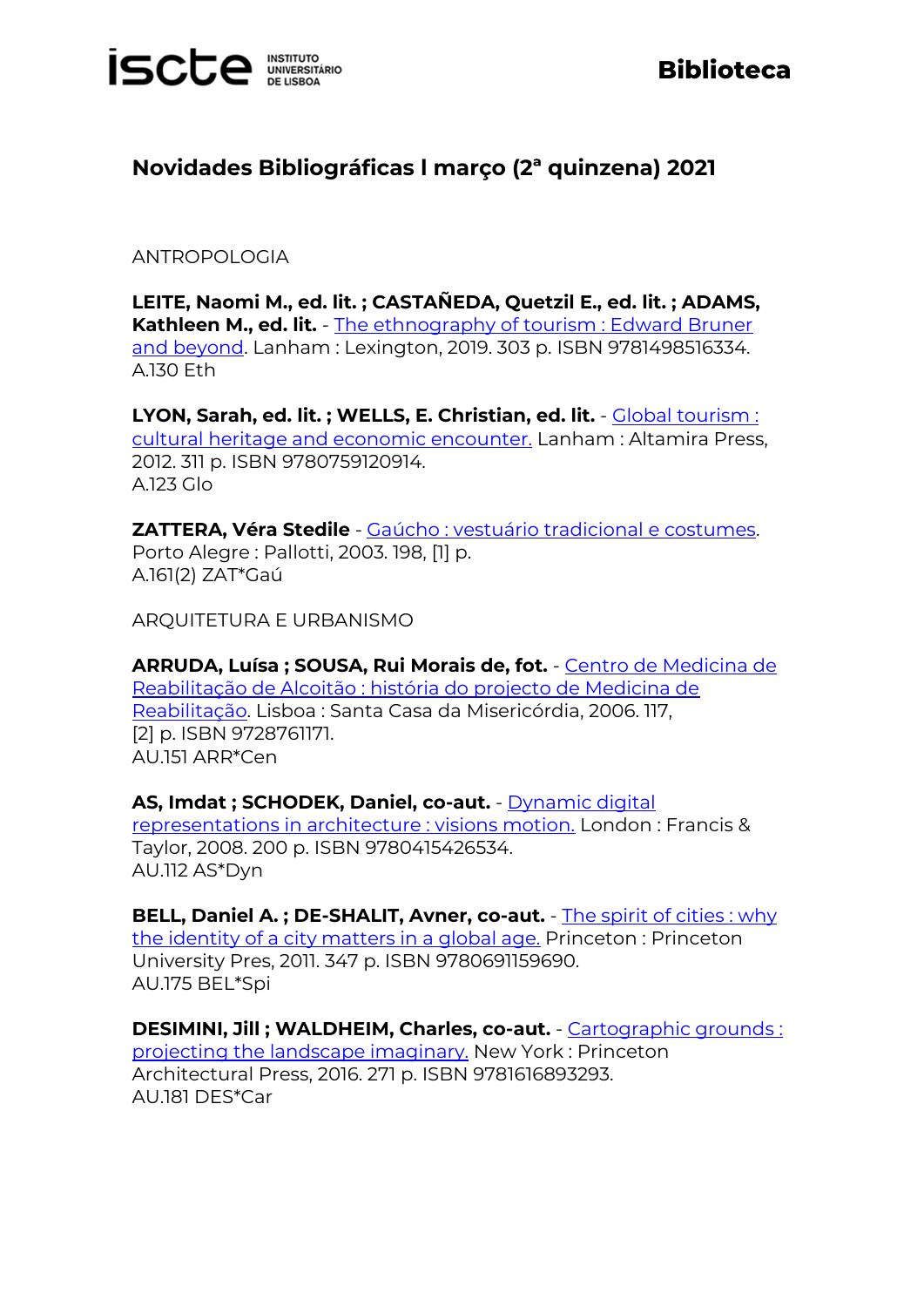

**MÜLLER, Lars, ed. lit.** - [Bauhaus journal 1926-1931.](https://catalogo.biblioteca.iscte-iul.pt/cgi-bin/koha/opac-detail.pl?biblionumber=107548) Zurich : Lars Müller Publishers, 2019. 127 p. ISBN 9783037785881. AU.113.6 Bau,1

**PEDREIRINHO, José Manuel** - [História crítica do Prémio Valmor.](https://catalogo.biblioteca.iscte-iul.pt/cgi-bin/koha/opac-detail.pl?biblionumber=105982) Lisboa : Argumentum, 2018. 175, [1] p. ISBN 9789898885029. AU.175 PED\*His

**PELKONEN, Eeva-Liisa** - [Exhibit A : exhibitions that transformed](https://catalogo.biblioteca.iscte-iul.pt/cgi-bin/koha/opac-detail.pl?biblionumber=107637)  [architecture 1948-2000.](https://catalogo.biblioteca.iscte-iul.pt/cgi-bin/koha/opac-detail.pl?biblionumber=107637) London : Phaidon, 2018. 287 p. ISBN 9780714875170. AU.005 Exh

**PIERCONTI, J. K. Mauro** - [Terunobu Fujimori : opere di architettura.](https://catalogo.biblioteca.iscte-iul.pt/cgi-bin/koha/opac-detail.pl?biblionumber=107703) Milano : Electa, 2019. 254 p. ISBN 9788825940. AU.101 PIE\*Ter

**POLANO, Sergio, ed. lit.** - Guicciardini & [Magni Architetti Exibition and](https://catalogo.biblioteca.iscte-iul.pt/cgi-bin/koha/opac-detail.pl?biblionumber=107702)  [Museum Design.](https://catalogo.biblioteca.iscte-iul.pt/cgi-bin/koha/opac-detail.pl?biblionumber=107702) Milan : Electa, 2019. 274 p. ISBN 9788891825926. AU.005 Gui

**SZACKA, Léa-Catherine** - Biennials - [Triennials : conversations on the](https://catalogo.biblioteca.iscte-iul.pt/cgi-bin/koha/opac-detail.pl?biblionumber=107639)  [geography of itinerant display.](https://catalogo.biblioteca.iscte-iul.pt/cgi-bin/koha/opac-detail.pl?biblionumber=107639) New York : Columbia Books on Architecture and the City, 2019. 174 p. ISBN 9781941332559. AU.005 SZA\*Bie

CIÊNCIAS NATURAIS

**DODELSON, Scott ; SCHMIDT, Fabian, co-aut.** - [Modern cosmology.](https://catalogo.biblioteca.iscte-iul.pt/cgi-bin/koha/opac-detail.pl?biblionumber=108471) London : Academic Press, 2021. XVI, 494 p. ISBN 9780128159484. CN.126 DOD\*Mod

CIÊNCIAS E TECNOLOGIAS DA INFORMAÇÃO

**GREWAL, B. S.** - [Numerical methods in engineering and science : C,](https://catalogo.biblioteca.iscte-iul.pt/cgi-bin/koha/opac-detail.pl?biblionumber=107628)  [C++, and MATLAB.](https://catalogo.biblioteca.iscte-iul.pt/cgi-bin/koha/opac-detail.pl?biblionumber=107628) Dulles : Mercury Learning and Information, 2019. 936 p. ISBN 9781683921288. CTI.133 GRE\*Num

**WELLS, Jennifer** - [Complexity and sustainability.](https://catalogo.biblioteca.iscte-iul.pt/cgi-bin/koha/opac-detail.pl?biblionumber=107634) London : Routledge, 2013. 350 p. ISBN 9781138790742. CTI.122.2 WEL\*Com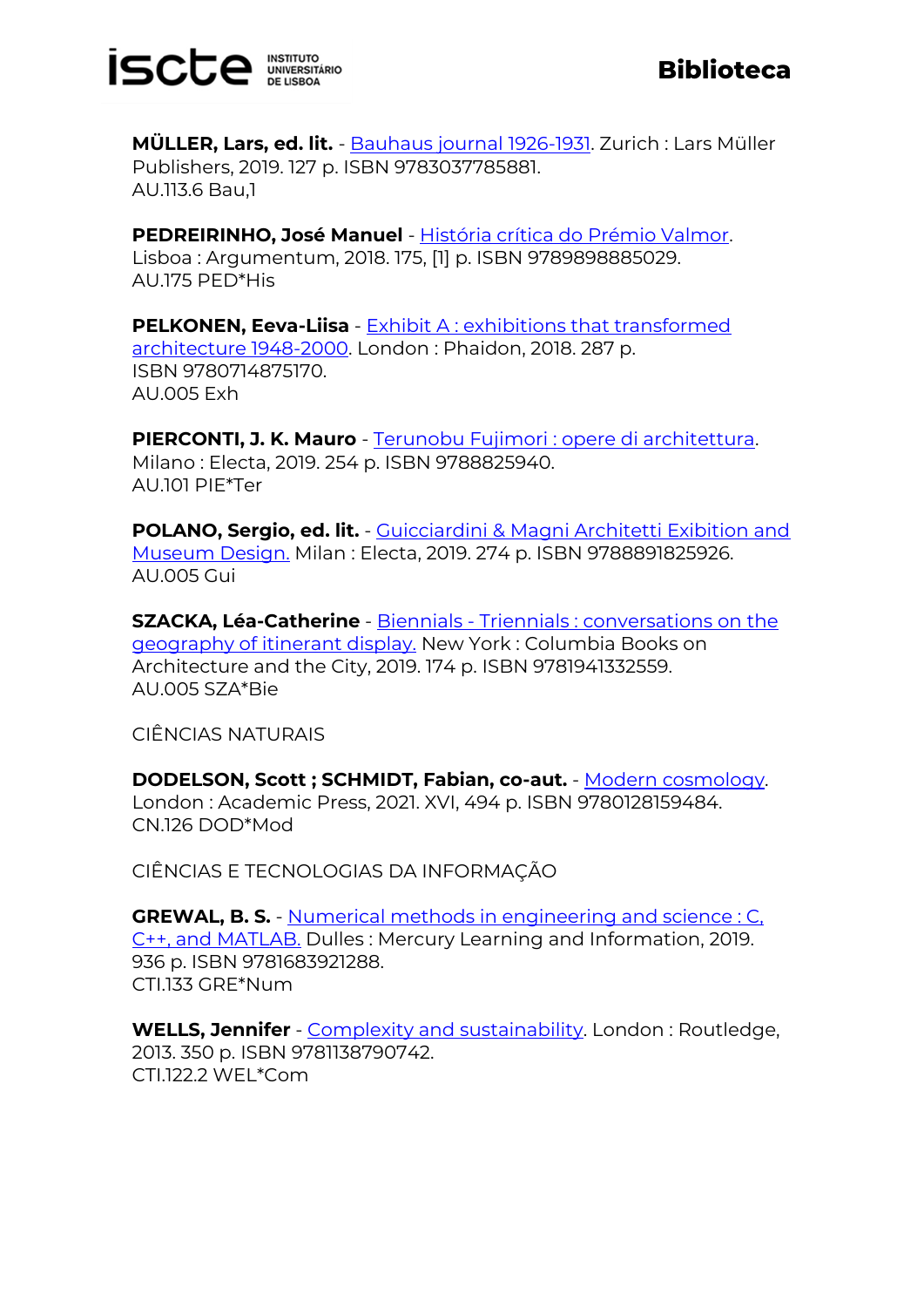

DIREITO

**CALVETE, Vitor** - [O bom, o mau e o vilão : Interpretação autêntica,](https://catalogo.biblioteca.iscte-iul.pt/cgi-bin/koha/opac-detail.pl?biblionumber=108701)  ["interpretação autêntica" de 2.º grau e a Jurisprudência Fiscal.](https://catalogo.biblioteca.iscte-iul.pt/cgi-bin/koha/opac-detail.pl?biblionumber=108701) Coimbra : Gestlegal, 2019. 152 p. ISBN 9789898951281. D.121 CAL\*Bom

**DENVIR, Catrina, ed. lit.** - [Modernising legal education.](https://catalogo.biblioteca.iscte-iul.pt/cgi-bin/koha/opac-detail.pl?biblionumber=108690) Cambridge : Cambridge University Press, 2020. XVIII, 261 p. ISBN 9781108475754. D.113 Mod

**DOMINGOS, Ana Eunice Reis** - [Contratação pública de soluções](https://catalogo.biblioteca.iscte-iul.pt/cgi-bin/koha/opac-detail.pl?biblionumber=110913)  [inovadoras.](https://catalogo.biblioteca.iscte-iul.pt/cgi-bin/koha/opac-detail.pl?biblionumber=110913) Lisboa : Lisbon International Press, 2020. 231, [3] p. ISBN 9789895284221. D.120 DOM\*Con

**MEDEIROS, Rui** - [A constituição portuguesa num contexto global.](https://catalogo.biblioteca.iscte-iul.pt/cgi-bin/koha/opac-detail.pl?biblionumber=108697) Lisboa : Universidade Católica Editora, 2019. 452 p. ISBN 9789725404560. D.121 MED\*Con

**RAMALHO, Maria do Rosário Palma** - [Tratado de direito do trabalho.](https://catalogo.biblioteca.iscte-iul.pt/cgi-bin/koha/opac-detail.pl?biblionumber=107778) Coimbra : Almedina, 2020. Vol. D.125 RAM\*Tra 3ªed

**SILVA, Vasco Pereira da** - [Direito constitucional e direito](https://catalogo.biblioteca.iscte-iul.pt/cgi-bin/koha/opac-detail.pl?biblionumber=108693)  [administrativo sem fronteiras.](https://catalogo.biblioteca.iscte-iul.pt/cgi-bin/koha/opac-detail.pl?biblionumber=108693) Coimbra : Almedina, 2019. 270 p. ISBN 9789724079530. D.121 SIL\*Dir

**TELES, Patrícia Galvão, ed. lit.** - [Convenção de Viena sobre relações](https://catalogo.biblioteca.iscte-iul.pt/cgi-bin/koha/opac-detail.pl?biblionumber=110914)  [diplomáticas de 1961 : comentada.](https://catalogo.biblioteca.iscte-iul.pt/cgi-bin/koha/opac-detail.pl?biblionumber=110914) Lisboa : Ministério dos Negócios Estrangeiros. Instituto Diplomático, 2020. 360, [29] p. ISBN 9789898140296. D.141 Con,3

ECONOMIA

**BASOV, Suren** - [Microeconomics with spreadsheets.](https://catalogo.biblioteca.iscte-iul.pt/cgi-bin/koha/opac-detail.pl?biblionumber=109129) New Jersey: World Scientific Publishing, 2017. XIII, 187 p. ISBN 9789813143951. E.111.2 BAS\*Mic

**DENIS, Henri** - [História do pensamento económico.](https://catalogo.biblioteca.iscte-iul.pt/cgi-bin/koha/opac-detail.pl?biblionumber=108873) Lisboa : Livros Horizonte, 2000. 782 p. ISBN 9722407880. E.112 DEN\*His trd.por 8ªed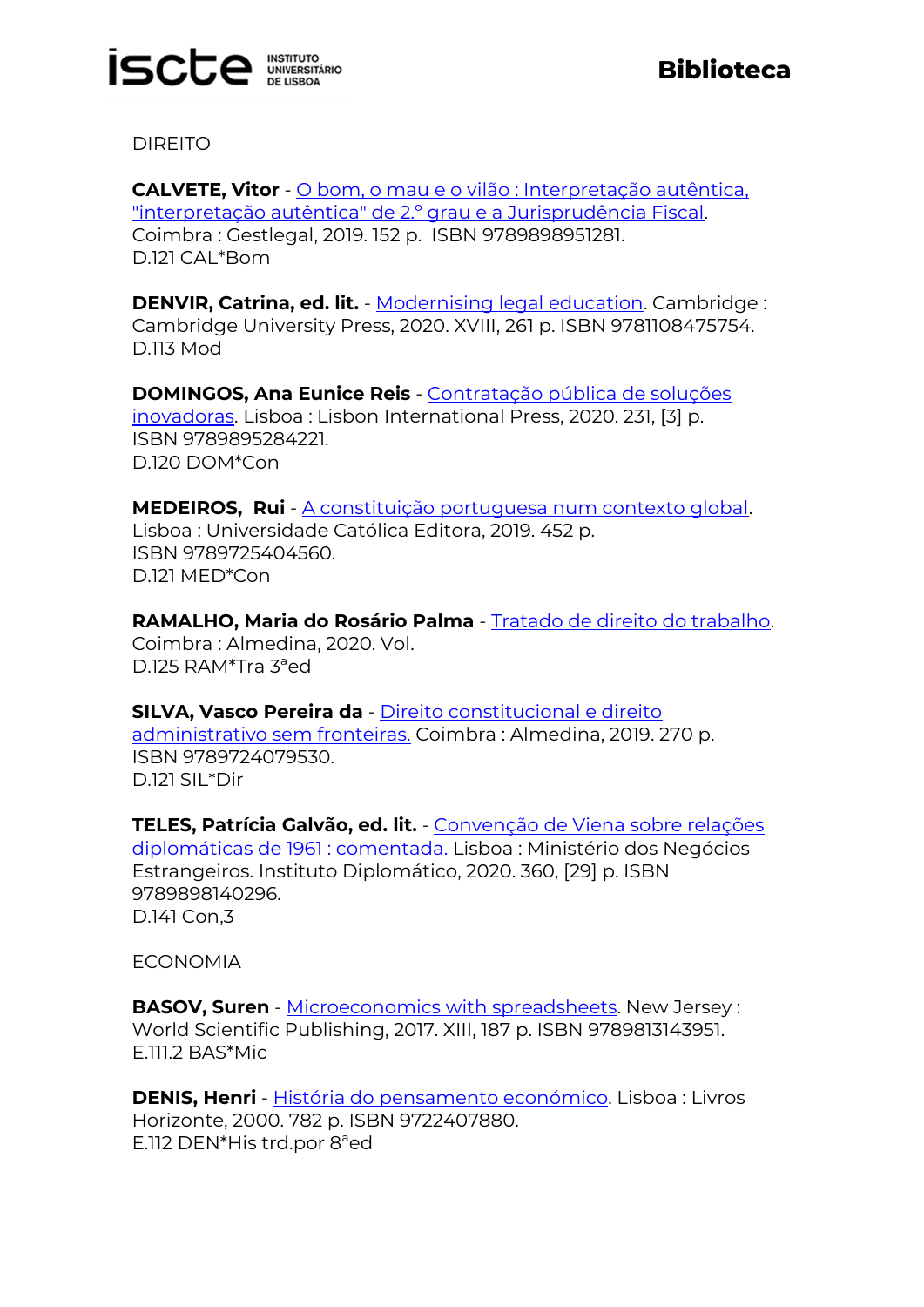

**FRIEDMAN, Thomas L.** - O mundo é plano : uma história breve do [século XXI.](https://catalogo.biblioteca.iscte-iul.pt/cgi-bin/koha/opac-detail.pl?biblionumber=108883) Lisboa : Actual, 2006. 509, [3] p. ISBN 972997201. E.151 FRI\*Wor trd.por

**KREPS, David M.** - [Microeconomics for managers.](https://catalogo.biblioteca.iscte-iul.pt/cgi-bin/koha/opac-detail.pl?biblionumber=107653) Princeton : Princeton University Press, 2019. 498 p. ISBN 9780691182698. E.111.2 KRE\*Mic,1

ESTUDOS AFRICANOS

**MOREAU, Daniela ; FORTIER, Edmond, fot.** - [Viagem a Timbuktu :](https://catalogo.biblioteca.iscte-iul.pt/cgi-bin/koha/opac-detail.pl?biblionumber=93977)  [fotografias da África do Oeste em 1906.](https://catalogo.biblioteca.iscte-iul.pt/cgi-bin/koha/opac-detail.pl?biblionumber=93977) São Paulo : Literart, 2015. 465 p. EA.AOC 1 MOR\*Via

HISTÓRIA

**CARDÃO, Marcos** - [Fado tropical : o luso-tropicalismo na cultura de](https://catalogo.biblioteca.iscte-iul.pt/cgi-bin/koha/opac-detail.pl?biblionumber=109209)  [massas \(1960-1974\)](https://catalogo.biblioteca.iscte-iul.pt/cgi-bin/koha/opac-detail.pl?biblionumber=109209) . Lisboa : Edições Unipop, 2014. 405 p. ISBN 9789899751965. H.133 CAR\*Fad

**MOREIRA, Vital ; DOMINGUES, José, co-aut.** - [História constitucional](https://catalogo.biblioteca.iscte-iul.pt/cgi-bin/koha/opac-detail.pl?biblionumber=109214)  [portuguesa.](https://catalogo.biblioteca.iscte-iul.pt/cgi-bin/koha/opac-detail.pl?biblionumber=109214) Lisboa : Assembleia da República, 2020. 597 p. ISBN 9789725567272. H.133 DOM\*His

**SCHUMAN, Michael** - [Superpower interrupted : the chinese history of](https://catalogo.biblioteca.iscte-iul.pt/cgi-bin/koha/opac-detail.pl?biblionumber=108091)  [the world.](https://catalogo.biblioteca.iscte-iul.pt/cgi-bin/koha/opac-detail.pl?biblionumber=108091) New York : PublicAffairs, 2020. XVIII, 354 p. ISBN 9781541788343. H.123(3) SCH\*Sup

PSICOLOGIA

**PARKE, Ross D. ; ROISMAN, Glenn I., co-aut. ; ROSE, Amanda J., coaut.** - [Social development.](https://catalogo.biblioteca.iscte-iul.pt/cgi-bin/koha/opac-detail.pl?biblionumber=107654) Hoboken: John Wiley, 2019. 624 p. ISBN 9781119657651. PS.121 PAR\*Soc

**TETTEGAH, Sharon Y., ed. lit. ; ESPELAGE, Dorothy L., ed. lit.** - [Emotions, technology, and behaviors.](https://catalogo.biblioteca.iscte-iul.pt/cgi-bin/koha/opac-detail.pl?biblionumber=107697) Amsterdam : Elsevier, 2016. 218 p. ISBN 9780128018736. PS.120 Emo,6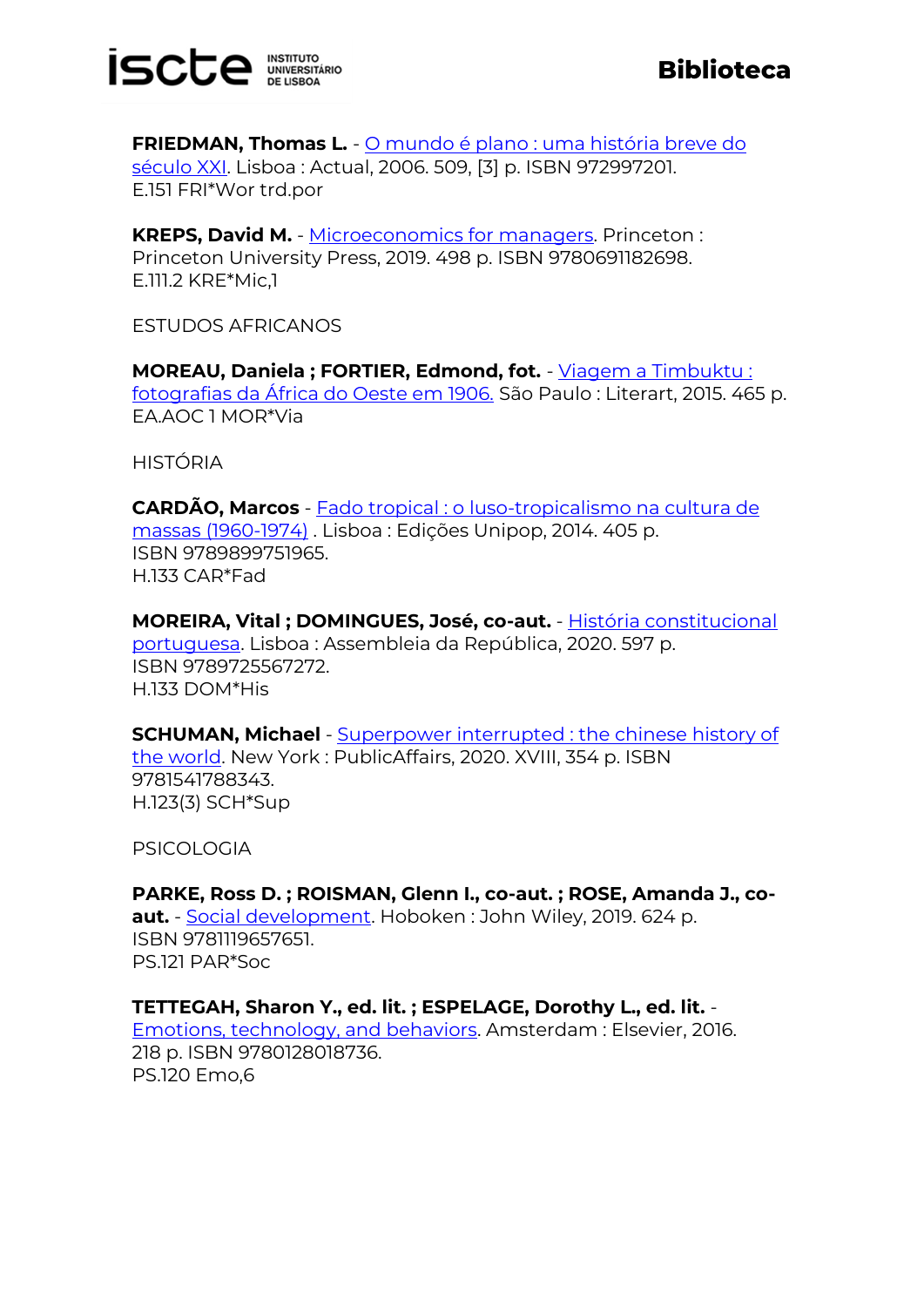

**Biblioteca**

**TETTEGAH, Sharon Y., ed. lit. ; HUANG, Wenhao David, ed. lit.** - [Emotions, technology, and digital games.](https://catalogo.biblioteca.iscte-iul.pt/cgi-bin/koha/opac-detail.pl?biblionumber=107699) Amsterdam : Elsevier, 2016. 342 p. ISBN 9780128017388. PS.120 Emo,5

**TETTEGAH, Sharon Y., ed. lit. ; MCCREERY, Michael P., ed. lit.** - [Emotions, technology, and learning.](https://catalogo.biblioteca.iscte-iul.pt/cgi-bin/koha/opac-detail.pl?biblionumber=107698) Amsterdam : Elsevier , 2016. 296 p. ISBN 9780128006498. PS.120 Emo,4

**WROBEL, Gretchen Miller, ed. lit. ; HELDER, Emily, ed. lit. ; MARR, Elisha, ed. lit.** - [The Routledge handbook of adoption.](https://catalogo.biblioteca.iscte-iul.pt/cgi-bin/koha/opac-detail.pl?biblionumber=107627) New York: Routledge , 2020. 519 p. ISBN 9781138362505. PS.121 Rou

SOCIOI OGIA

**BRANCO, Fernando Aguiar, ed. lit. ; Marcos,, co-aut. ; ALARCÃO, Rui de, co-aut.** - [Sala Doutor Fernando Aguiar-Branco no Palácio dos](https://catalogo.biblioteca.iscte-iul.pt/cgi-bin/koha/opac-detail.pl?biblionumber=105488)  [Melos.](https://catalogo.biblioteca.iscte-iul.pt/cgi-bin/koha/opac-detail.pl?biblionumber=105488) [S.l.] : Fundação Eng. António de Almeida, 2019. 61, [2] p. ISBN 9789728012564. S.102 Sal

**BRANCO, Isabel Araújo** - [Tradução e edição de obras hispano](https://catalogo.biblioteca.iscte-iul.pt/cgi-bin/koha/opac-detail.pl?biblionumber=109211)[americanas em Portugal.](https://catalogo.biblioteca.iscte-iul.pt/cgi-bin/koha/opac-detail.pl?biblionumber=109211) Berlin : Peter Lang, 2020. 119 p. ISBN 9783631819593. S.131 BRA\*Tra

**CARAMANI, Daniele, ed. lit.** - [Comparative politics.](https://catalogo.biblioteca.iscte-iul.pt/cgi-bin/koha/opac-detail.pl?biblionumber=108581) Oxford : Oxford University Press, 2020. XXXVI, 619 p. ISBN 9780198820604. S.191 Com,2 5ªed

**CASTIGLIONE, Dario, ed. lit. ; POLLAK, Johannes, ed. lit.** - [Creating](https://catalogo.biblioteca.iscte-iul.pt/cgi-bin/koha/opac-detail.pl?biblionumber=107642)  [political presence : the new politics of democratic representation.](https://catalogo.biblioteca.iscte-iul.pt/cgi-bin/koha/opac-detail.pl?biblionumber=107642) Chicago : The university of Chicago Press, 2019. 353 p. ISBN 9780226588537. S.193 Cre

**CHIH-YU SHIH , e outros** - [China and international theory : the](https://catalogo.biblioteca.iscte-iul.pt/cgi-bin/koha/opac-detail.pl?biblionumber=108090)  [balance of relationships.](https://catalogo.biblioteca.iscte-iul.pt/cgi-bin/koha/opac-detail.pl?biblionumber=108090) London : Routledge, 2019. XVI, 285 p. ISBN 9781138390508. S.198 Chi